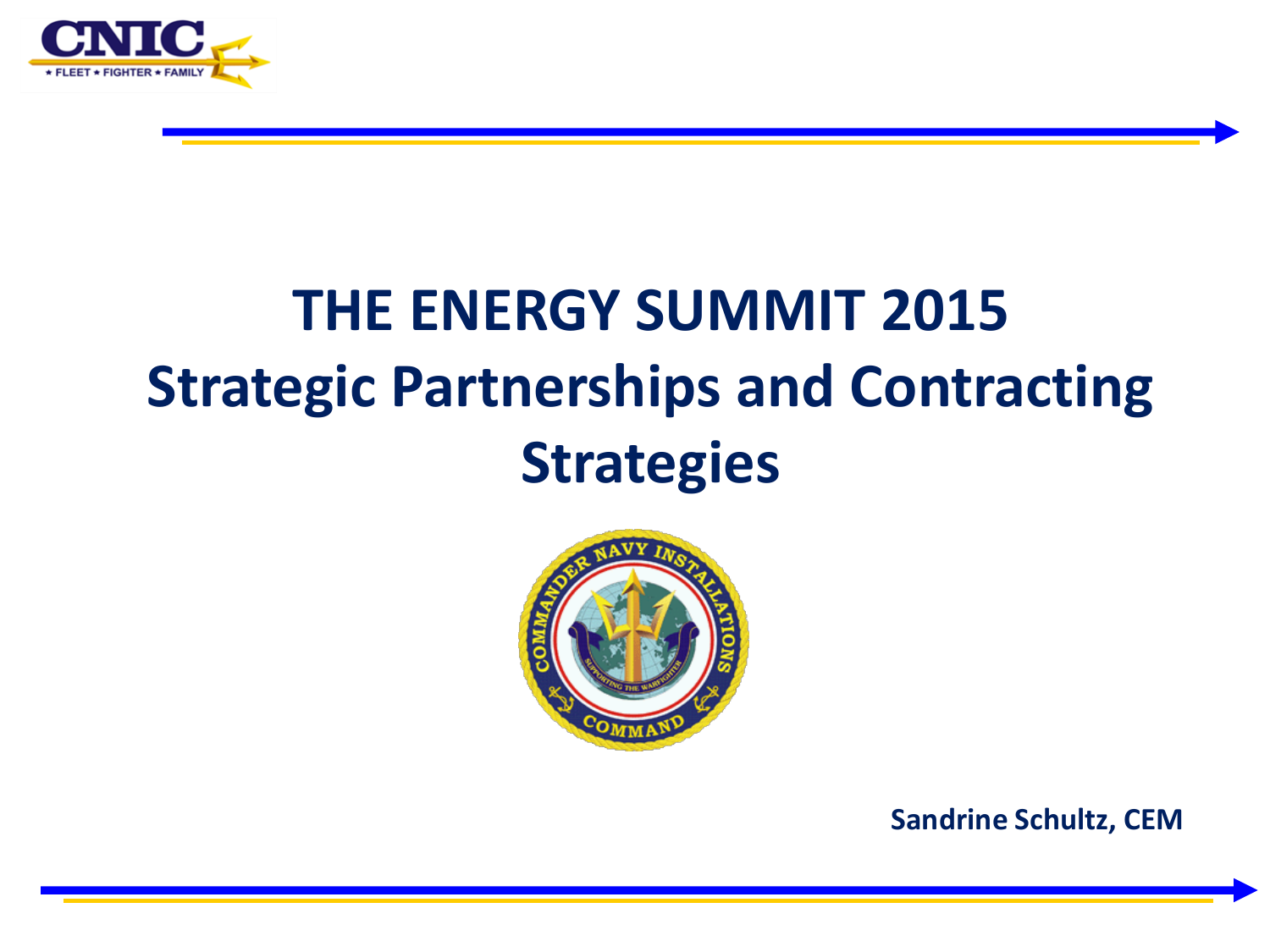## **CINIC Navy Shore Energy Organization Structure**

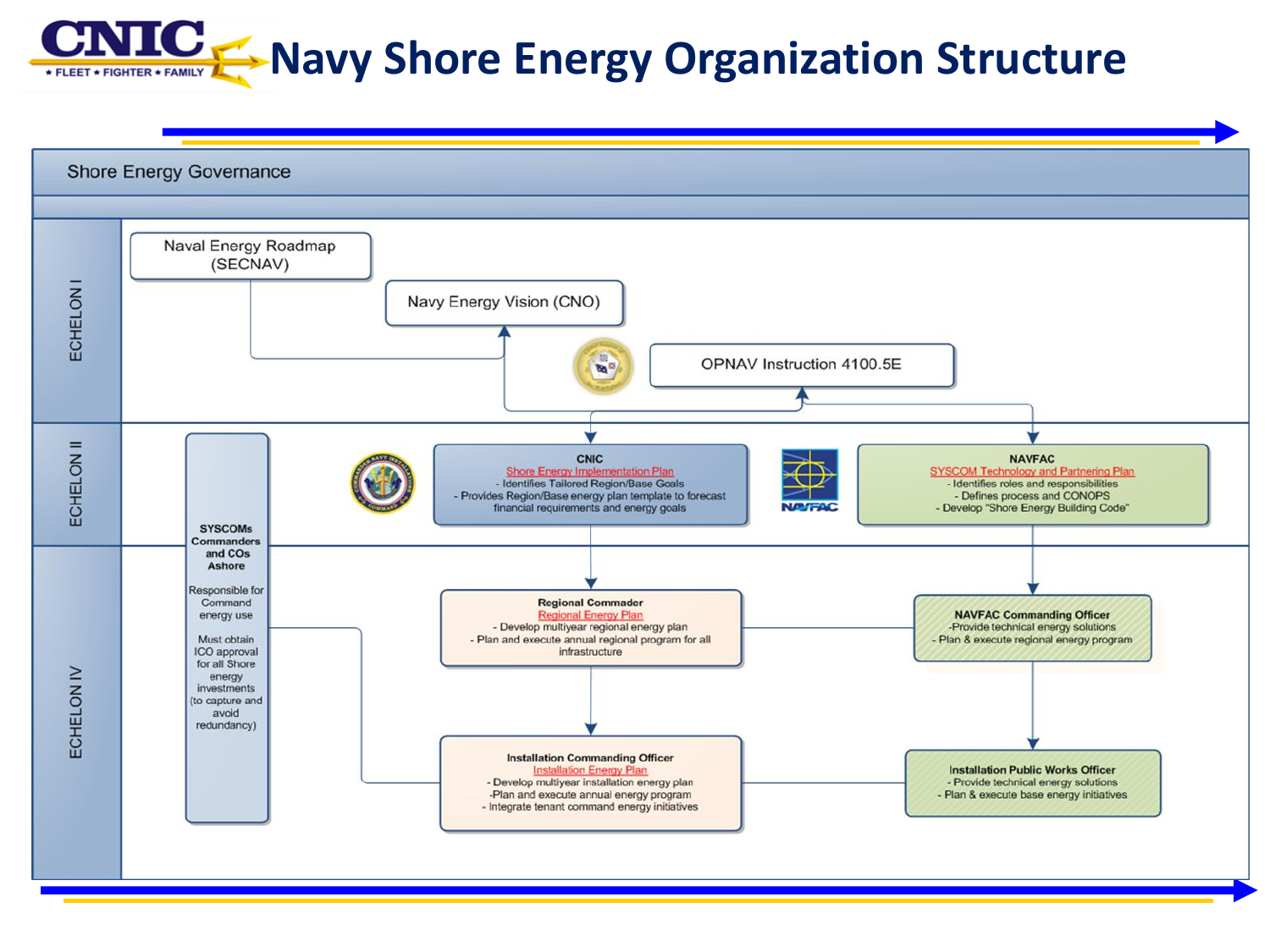

#### *NAVY SHORE ENERGY GOALS*

#### Energy Efficiency

- 50% consumption reduction
- Energy Intensity Reduction (new baseline)
- Renewable Initiatives
	- 1GW
	- SECNAV 50% Goal
- Alternative Fuel Vehicle
- **Energy Security**
- **Energy Resilience**
- Net Zero
- Smart Grid
- Contract Support
	- **Data Analysis**
	- Tool Development
	- **Training**
	- Program Development
	- Project Development
	- **EXECOMMUNICATION Strategy**
- Federal Agencies
	- Department of Energy
	- Office of Naval Research Science and **Technology**
	- Defense Logistics Agency-Energy (DLA-Energy)
	- Bonneville Power Administration
- Federal Laboratories
	- National Renewable Energy Laboratory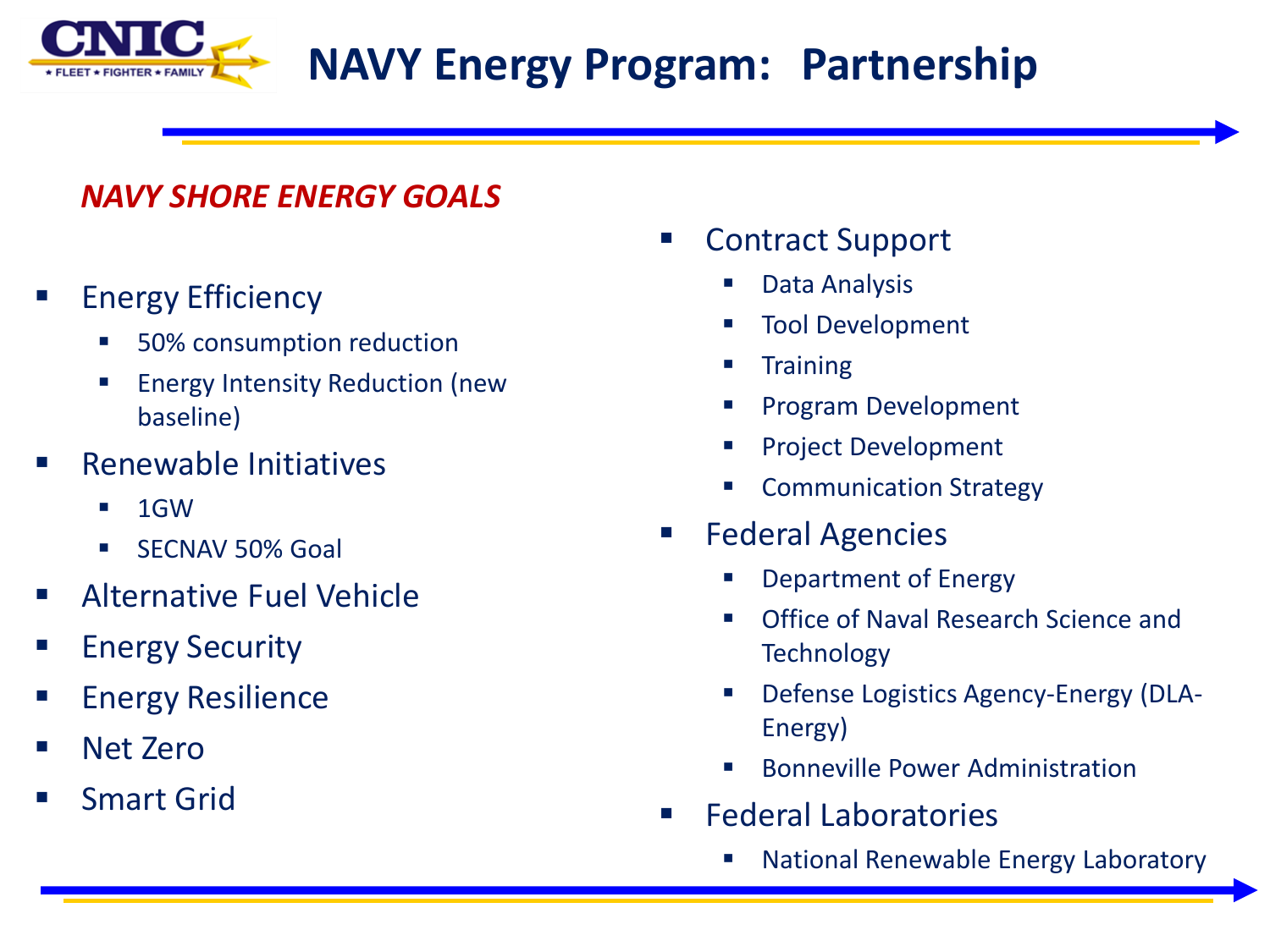

### **Streamlining Our Processes**

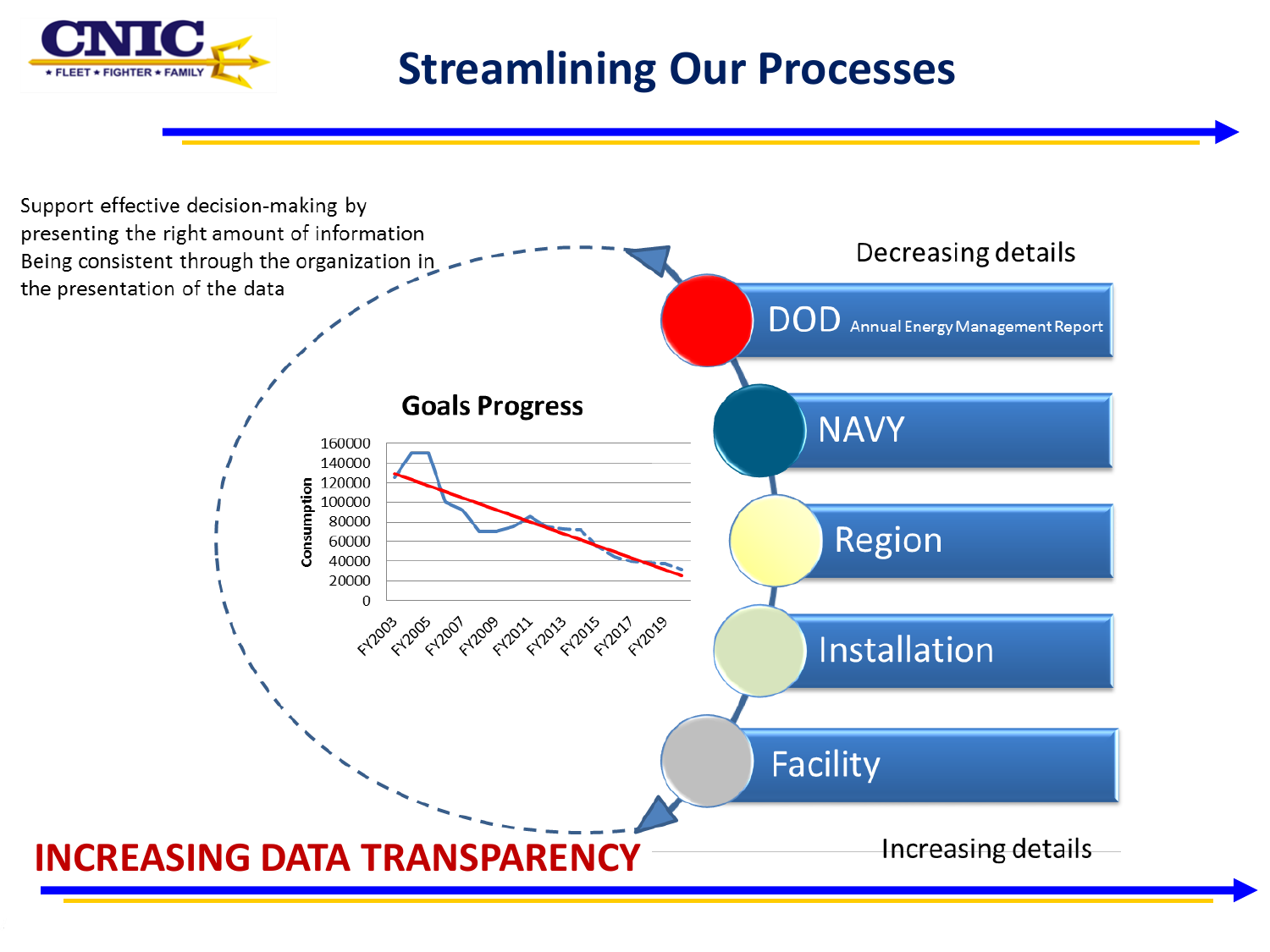

**CNIC developed a Navy Shore Energy Management Tool Suite to assist stakeholders in identifying, optimizing and tracking energy opportunities and investments**

- **EXECTE: energy Return on Investment Tool (eROI)** ranks energy projects for funding
- **Measurement and Verification (M&V)** process to measure and verify promised energy savings from projects
- **Facility Energy Audits** identifies energy conservation projects and can help check on performance of past projects
- **Advanced Metering Infrastructure (AMI)** automates usage data collection
- **Centralized and Integrated Reporting for the Comprehensive Utilities Information Tracking System**  (**CIRCUITS**) - a utilities allocation and billing system; can provide usage info
- **Defense Utility and Energy Reporting System** (**DUERS**) Standard reporting system
- **Internet Naval Facilities Assets Data Store (iNFADS) authoritative database of all Navy's facilities and** infrastructure
- **Navy Shore Geospatial Energy Module (NSGEM)** GIS based system that links CIRCUITS data with iNFADS for energy data/reporting
- **Shore Energy Implementation Plans (SEIP)** Multi-year energy investment plans which measure and forecast progress towards the energy, water, and renewable goals
- **Renewable Program Office (RePO) ASN EI&I effort to achieve 1 GW renewable energy sources under** contract by 2016; philosophy of "Buy It-Build It-Book It"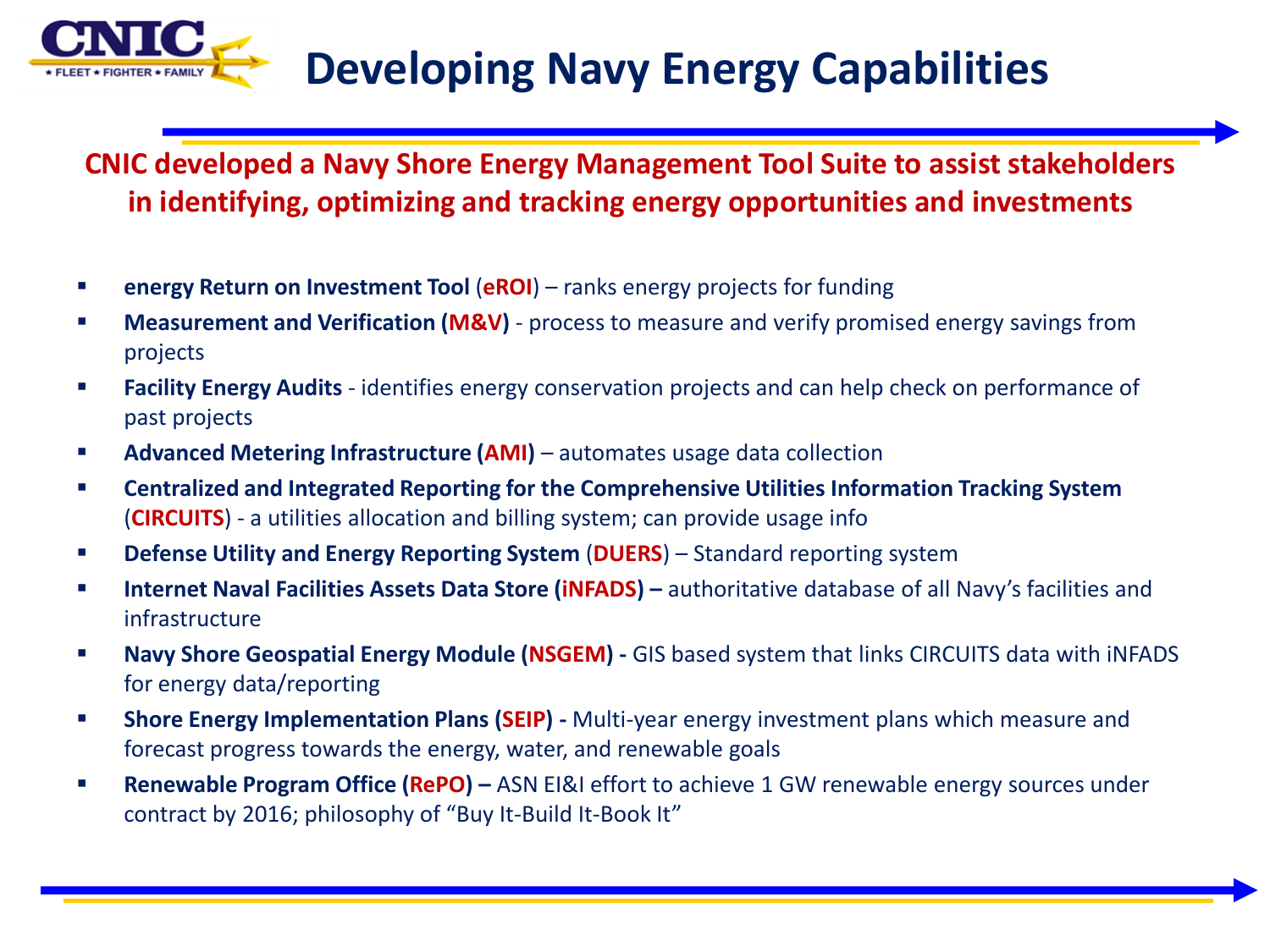

- **Restoration and Modernization Energy** (**RMe**): CNIC HQ managed central funds for energy consumption reduction projects
- **Energy Conservation Investment Program** (**ECIP**): OSD controlled "MCON like" funding
- **Energy Major Maintenance Repair Program** (**eMMRP**): NAVFAC managed funds for utility repair projects with a energy flavor
- **Utility Energy Service Contracts** (**UESC**):Third Party Financed agreement with the local utility provider; typically lacks Measurement & Verification (M&V) clause for payment
- **Energy Savings Performance Contracts** (**ESPC**): Third Party Financed agreement with an Energy Service Company (**ESCO**); payment from M&V savings
- **Power Purchase Agreement** (**PPA**)
- **Enhanced Use Lease** (**EUL**)
- **Environmental Security Technology Certification Program** (**ESTCP**)
- **Navy Techval: Technology Validation Program (Techval)**  http://www.navfac.navy.mil/navfac\_worldwide/specialty\_centers/exwc/products\_and\_services/energy\_and\_public\_works/UEM-PS/navytechval.html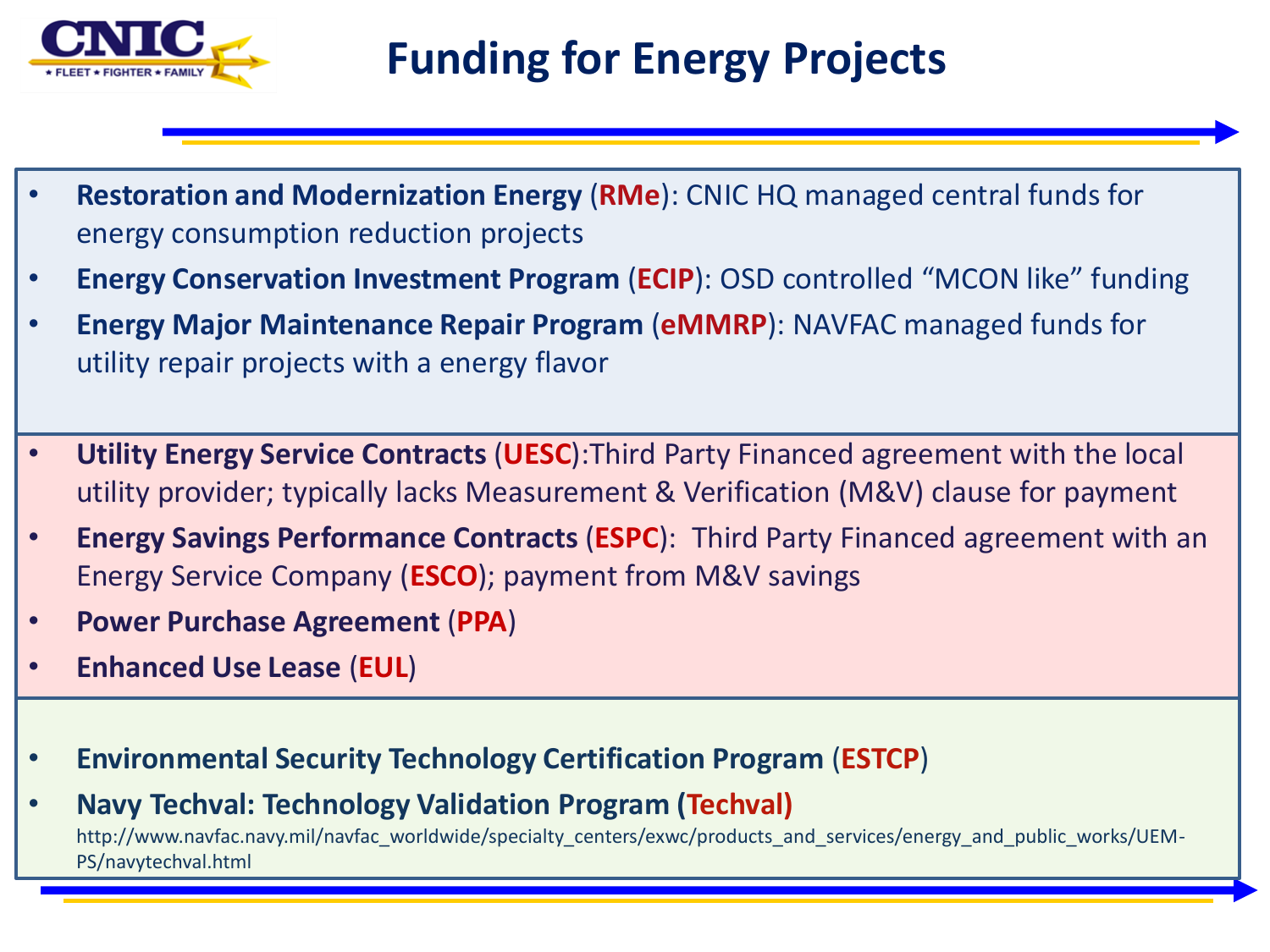

# **NAVY Shore Energy Program:**

#### **Way-Ahead**

Leverage Third Party Financing to attain our energy goals

Continue to implement solutions to ensure energy will never be an operational constraint to preforming the mission

- **Invest in Energy Security and Renewable Power**
- **Reduce Consumption**
- Conduct Facility Audits
- Continue to build a working relationship with all of you and inform how the Navy is doing business
- Increase communication across the enterprise: What is good for an installation may be good for the Navy !!!!!!

Look out for any RFI, RFP or RFQ the Navy will generate to either obtain information, have you submit a proposal or even a detailed price bid

[Small business seek for opportunities http://www.onr.navy.mil/en/Contracts-Grants/small-business/small](http://www.onr.navy.mil/en/Contracts-Grants/small-business/small-business-potential-business.aspx)business-potential-business.aspx (example)

Contracting with NAVFAC [http://www.navfac.navy.mil/products\\_and\\_services/sb/opportunities/guidelines/navfac.html](http://www.navfac.navy.mil/products_and_services/sb/opportunities/guidelines/navfac.html) (SA)